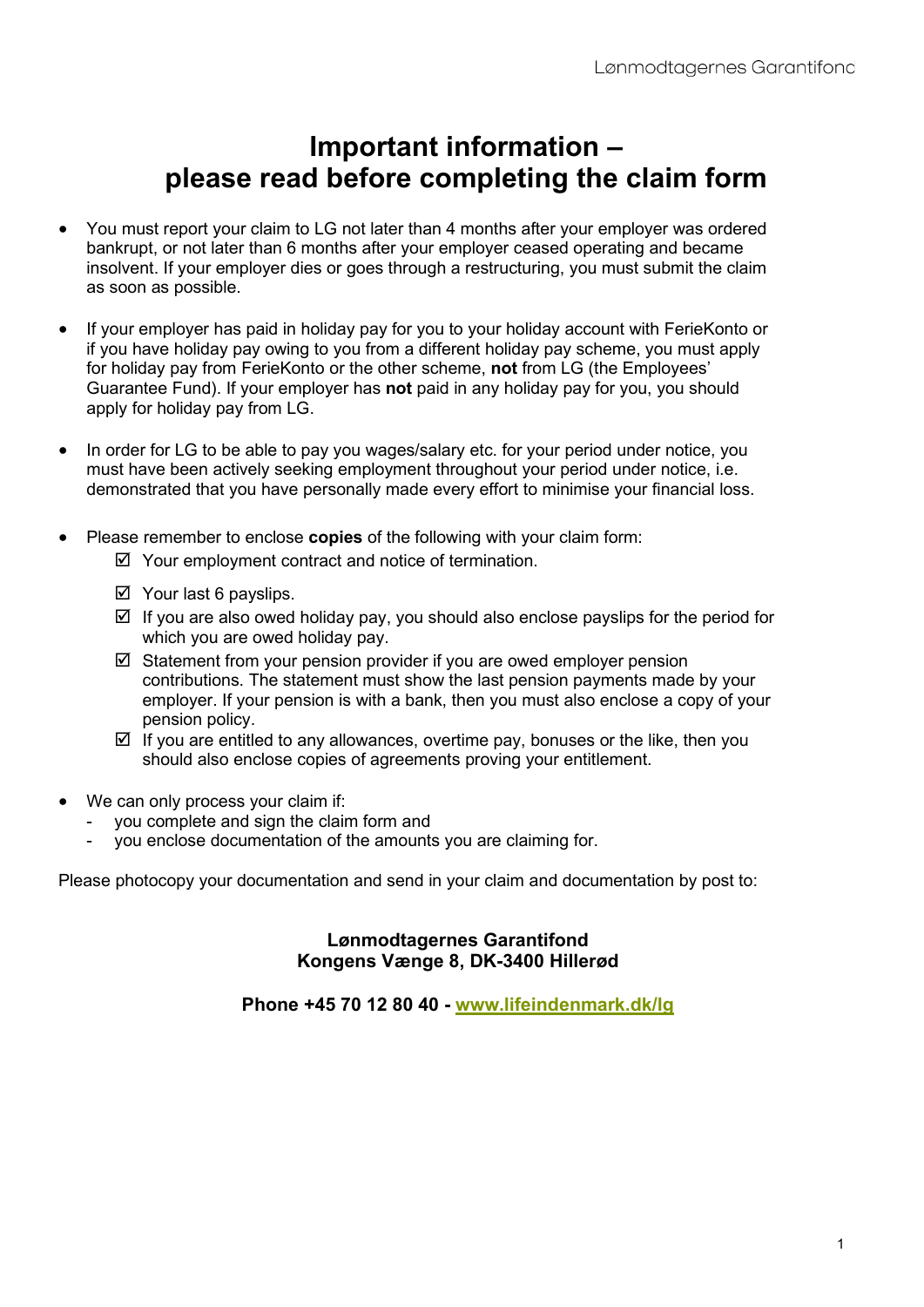### **The Employees' Guarantee Fund (LG) Claim**

To be completed if you are owed pay, holiday pay or pension contributions for work you have performed **AND** if you have also not received pay etc. during your period under notice.

### **You (claimant)**

| Your Danish Civil Registration Number (CPR no.)                                                                                                                                                                                                                                                   |                                                                                                                                   |  |  |
|---------------------------------------------------------------------------------------------------------------------------------------------------------------------------------------------------------------------------------------------------------------------------------------------------|-----------------------------------------------------------------------------------------------------------------------------------|--|--|
|                                                                                                                                                                                                                                                                                                   |                                                                                                                                   |  |  |
|                                                                                                                                                                                                                                                                                                   |                                                                                                                                   |  |  |
|                                                                                                                                                                                                                                                                                                   |                                                                                                                                   |  |  |
|                                                                                                                                                                                                                                                                                                   | You only need to fill banking details if you have an offshore<br>bank account. LG uses NemKonto regarding payments in<br>Denmark. |  |  |
| I hereby certify by my signature that:                                                                                                                                                                                                                                                            |                                                                                                                                   |  |  |
| I relinquish my claim against my former employer, insolvent estate or employer during reconstruction to the extent that I receive<br>payments from LG.<br>I have provided information on the claim form as a written declaration to a public authority; see Section 163 of the Danish Penal Code. |                                                                                                                                   |  |  |
| Your (claimant's) signature                                                                                                                                                                                                                                                                       |                                                                                                                                   |  |  |
|                                                                                                                                                                                                                                                                                                   |                                                                                                                                   |  |  |
| If a trade union, unemployment insurance fund or legal representative is handling your claim, you must authorise them<br>to act on your behalf by signing here:                                                                                                                                   |                                                                                                                                   |  |  |
| I hereby irrevocably authorise my trade union/unemployment insurance fund/legal representative (authorisee) as stated below<br>to act on my behalf:                                                                                                                                               |                                                                                                                                   |  |  |
|                                                                                                                                                                                                                                                                                                   |                                                                                                                                   |  |  |
| The authorisation comprises:<br>- the right to serve my interests and to take receipt of any payments<br>- access via the internet to my payment details                                                                                                                                          |                                                                                                                                   |  |  |
|                                                                                                                                                                                                                                                                                                   |                                                                                                                                   |  |  |
|                                                                                                                                                                                                                                                                                                   | Your (claimant's) signature                                                                                                       |  |  |
| Your employer                                                                                                                                                                                                                                                                                     |                                                                                                                                   |  |  |
|                                                                                                                                                                                                                                                                                                   |                                                                                                                                   |  |  |
| Employer's name:                                                                                                                                                                                                                                                                                  | Address:                                                                                                                          |  |  |
| Were you a member of the management / board of directors of the company?                                                                                                                                                                                                                          | No <sub>1</sub><br>Yes                                                                                                            |  |  |
| If 'Yes', period from<br>to                                                                                                                                                                                                                                                                       |                                                                                                                                   |  |  |
| Were you an <i>ordinary</i> member of the board (not employee representative)? Yes                                                                                                                                                                                                                | No                                                                                                                                |  |  |
| If 'Yes', period from $\underline{\hspace{1cm}(\mathsf{dd})\cdot(\mathsf{mm})\cdot(\mathsf{y}\mathsf{y}\mathsf{y}\mathsf{y})}}$<br>$\frac{1}{\text{(dd)} - \text{(mm)} - \text{(yyy)}}$                                                                                                           |                                                                                                                                   |  |  |
| Do you or your next of kin hold shares in the company? Yes                                                                                                                                                                                                                                        | No                                                                                                                                |  |  |
| If 'Yes', please state the names of the shareholders and how you are related to each other:                                                                                                                                                                                                       |                                                                                                                                   |  |  |
| What is the percentage split of the shares in the company?                                                                                                                                                                                                                                        |                                                                                                                                   |  |  |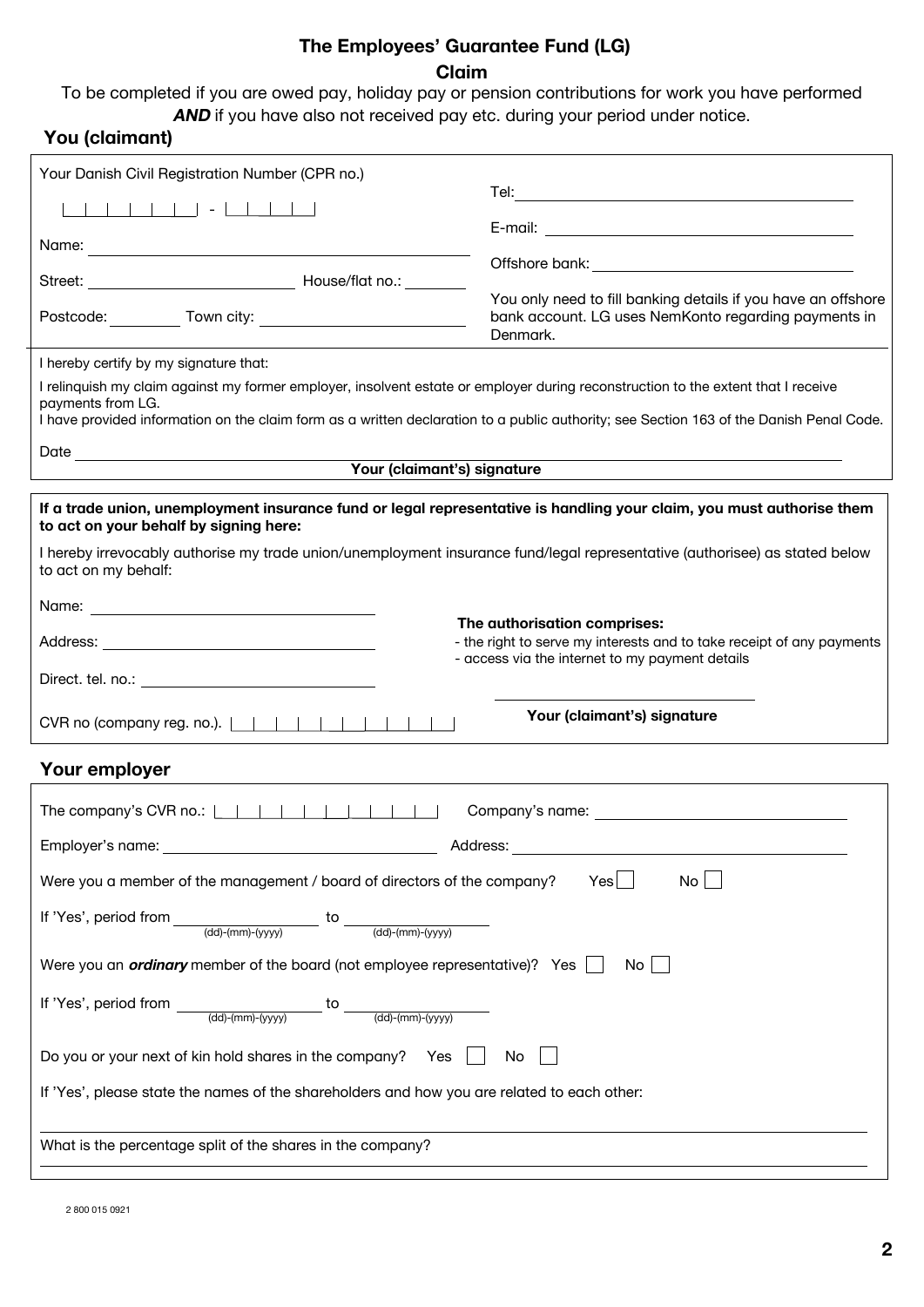## **Your employment**

| Your employment status:   Salaried/non-manual worker    <br>Quasi-salaried     Manual worker/paid by the hour<br>Trainee                                                                                                                                                                                 |
|----------------------------------------------------------------------------------------------------------------------------------------------------------------------------------------------------------------------------------------------------------------------------------------------------------|
|                                                                                                                                                                                                                                                                                                          |
|                                                                                                                                                                                                                                                                                                          |
| Contracted weekly hours of work: $\boxed{\underline{\qquad}$ , $\boxed{\qquad}}$ Hourly pay: $\boxed{\qquad \qquad }$ , $\boxed{\qquad }$ DKK or Monthly pay: $\boxed{\qquad }$        <br><b>DKK</b><br>If you are a manual worker and you work according to timetable 8-8-8-8-5, please tick off: [16] |
|                                                                                                                                                                                                                                                                                                          |
| Starting date of your employment: (dd)-(mm)-(yyyy) Termination date: (dd)-(mm)-(yyyy)                                                                                                                                                                                                                    |
| Date of last day of work: $\frac{1}{\text{(dd)-(mm)-(yyyy)}}$ Date from which you were laid off: $\frac{1}{\text{(dd)-(mm)-(yyyy)}}$                                                                                                                                                                     |
| If you did the majority of your work in Denmark, please tick off $\vert \cdot \vert$ . If not, please state country:                                                                                                                                                                                     |
| Did you resign from your employment? Yes   No                                                                                                                                                                                                                                                            |
| Have you worked for the insolvent estate or the employer during restructuring? Yes $\parallel$ No                                                                                                                                                                                                        |
| If 'Yes', period from $\frac{1}{(dd)-(mm)-(yyyy)}$ to $\frac{1}{(dd)-(mm)-(yyyy)}$                                                                                                                                                                                                                       |
| Amount $ $ $ $ $ $ $ $ $ $ $ $<br>If 'Yes', please state the pay you accrued during that period:<br>  DKK                                                                                                                                                                                                |
| Enclose a copy of your employment contract and notice of termination and your payslip from the insolvent estate or the<br>employer going through restructuring if you have worked for it.                                                                                                                |
| <b>New employment</b>                                                                                                                                                                                                                                                                                    |
| Have you gained new employment? Yes $\Box$ No $\Box$ If 'Yes', period from $\Box$ to $\Box$ to $\Box$ (dd)-(mm)-(yyyy)                                                                                                                                                                                   |
|                                                                                                                                                                                                                                                                                                          |
| Your new employer's CVR no.:                                                                                                                                                                                                                                                                             |
| Pay owing to you                                                                                                                                                                                                                                                                                         |
| Pay for work you have performed (before tax and contributions to labour market funds). State period in which you earned<br>this pay and the amount:                                                                                                                                                      |
| Amount:  <br>I am owed pay from: _<br>$\sim$ 1 $\sim$ 1<br><b>DKK</b><br>_to _<br>$\frac{1}{(dd)-(mm)-(yyyy)}$<br>$\frac{1}{\text{(dd)} - \text{(mm)} - \text{(yyy)}}$                                                                                                                                   |
| Hours worked for which I have not received pay:  <br>no. hours                                                                                                                                                                                                                                           |
| If you received part payment from your employer, state the:<br>Amount:<br><b>DKK</b>                                                                                                                                                                                                                     |
| <b>Notice period</b>                                                                                                                                                                                                                                                                                     |
| Pay (compensation) for your period under notice (before tax and contributions to labour market funds). State the following:                                                                                                                                                                              |
| How long is your period under notice? (Write days, weeks or months): _______________________________                                                                                                                                                                                                     |
| The period under notice runs from:<br>$\frac{1}{\text{(dd)-(mm)-(yyyy)}}$<br>$(dd)-(mm)-(yyyy)$                                                                                                                                                                                                          |
| Pay owing to you for your period under notice:<br>Amount:<br><b>DKK</b>                                                                                                                                                                                                                                  |
| Enclose copies of your last 6 payslips.                                                                                                                                                                                                                                                                  |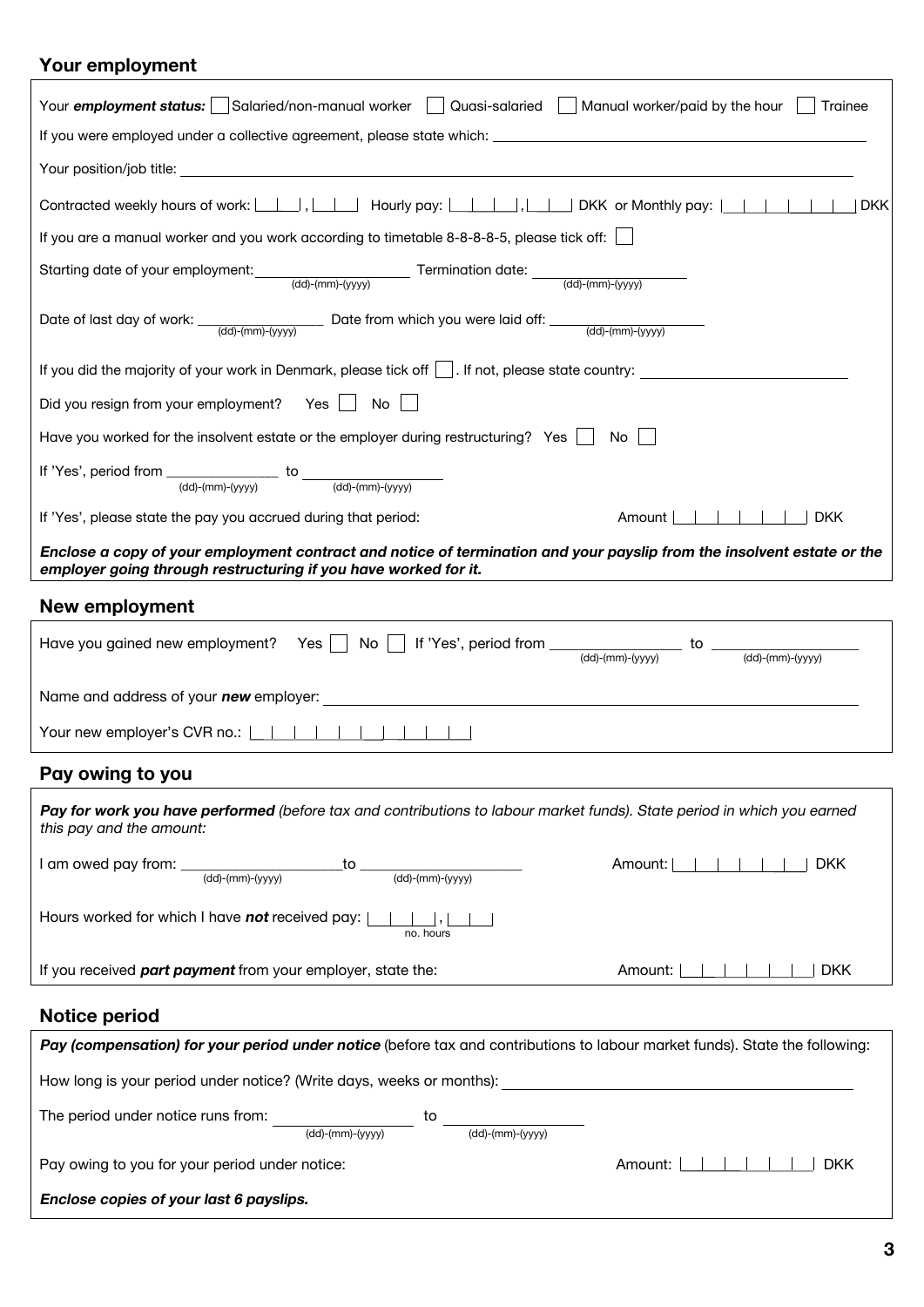## **Pension owing to you**

| If you have <i>employer pension contributions</i> owing to you, state:                                                                                                                                                                            |  |                                                                                                                |                           |                        |
|---------------------------------------------------------------------------------------------------------------------------------------------------------------------------------------------------------------------------------------------------|--|----------------------------------------------------------------------------------------------------------------|---------------------------|------------------------|
| Name and address of your pension provider:                                                                                                                                                                                                        |  |                                                                                                                |                           |                        |
| Your personal pension contribution:      ,     % (percentage)                                                                                                                                                                                     |  |                                                                                                                |                           |                        |
| Your employer's pension contribution:      ,      % (percentage)                                                                                                                                                                                  |  |                                                                                                                |                           |                        |
| If your pension is with a bank, please enclose a copy of your pension policy.                                                                                                                                                                     |  |                                                                                                                |                           |                        |
| If your employer has not paid in pension for you to your pension provider for 0-6 months before your employer went into<br>liquidation or began restructuring (counted from the 'deadline date'), then please state the period and amount:        |  |                                                                                                                |                           |                        |
| Period from: $\underbrace{\hspace{2cm}}_{(dd)-(mm)-(yyyy)}$ to $\underbrace{\hspace{2cm}}_{(dd)-(mm)-(yyyy)}$                                                                                                                                     |  |                                                                                                                | Amount: $               $ | DKK.                   |
|                                                                                                                                                                                                                                                   |  |                                                                                                                |                           |                        |
| Enclose pension statement showing the most recent contributions paid.                                                                                                                                                                             |  |                                                                                                                |                           |                        |
| If your employer has not paid in pension for you to your pension provider for more than 6 months before your employer went<br>into liquidation or began restructuring (counted from the 'deadline date'), then please state the period and amount |  |                                                                                                                |                           |                        |
|                                                                                                                                                                                                                                                   |  |                                                                                                                | Amount:                   | DKK.                   |
| Period from: $\underbrace{\hspace{2cm}}_{(dd)-(mm)-(yyyy)}$ to $\underbrace{\hspace{2cm}}_{(dd)-(mm)-(yyyy)}$                                                                                                                                     |  |                                                                                                                |                           |                        |
| Enclose documentation to prove that you have applied to have your pension paid out to you, along with a statement of<br>the most recent contributions paid.                                                                                       |  |                                                                                                                |                           |                        |
|                                                                                                                                                                                                                                                   |  |                                                                                                                |                           |                        |
| <b>Holiday allowance</b>                                                                                                                                                                                                                          |  |                                                                                                                |                           |                        |
| Do you have holiday allowance owing to you? State the pay (before tax and labour market contributions) on<br>which the holiday pay you are owed is based (pay with holiday-entitlement):                                                          |  | $(dd)$ - $(mm)$<br>$(dd)-(mm)$                                                                                 | Pay w/holiday entitlement |                        |
| Pay with holiday entitlement this year:                                                                                                                                                                                                           |  | From to                                                                                                        |                           | <b>DKK</b>             |
| Pay with holiday entitlement last year:                                                                                                                                                                                                           |  | From to to the contract of the contract of the contract of the contract of the contract of the contract of the |                           | <b>DKK</b>             |
| Pay with holiday entitlement the year before last: From ___________ to _________                                                                                                                                                                  |  |                                                                                                                |                           |                        |
| Have you taken holiday accrued while working for your previous employer? Yes                                                                                                                                                                      |  |                                                                                                                | $\mathsf{No}$             |                        |
| If 'Yes', state when you took holiday while you were employed:                                                                                                                                                                                    |  |                                                                                                                |                           |                        |
|                                                                                                                                                                                                                                                   |  |                                                                                                                |                           |                        |
|                                                                                                                                                                                                                                                   |  |                                                                                                                |                           |                        |
|                                                                                                                                                                                                                                                   |  |                                                                                                                |                           |                        |
| Are you entitled to holiday with pay or holiday with holiday pay?                                                                                                                                                                                 |  |                                                                                                                |                           | <b>Reserved for LG</b> |
| Holiday with pay $\Box$ or Holiday with holiday pay                                                                                                                                                                                               |  |                                                                                                                |                           | Deposit to FK          |
|                                                                                                                                                                                                                                                   |  |                                                                                                                |                           | Amount                 |
| Please enclose a copy of your payslips for the period for which you have holiday pay owing                                                                                                                                                        |  |                                                                                                                |                           | Period                 |

**Please enclose a copy of your payslips for the period for which you have holiday pay owing** 

**to you (with balance statement for the year)**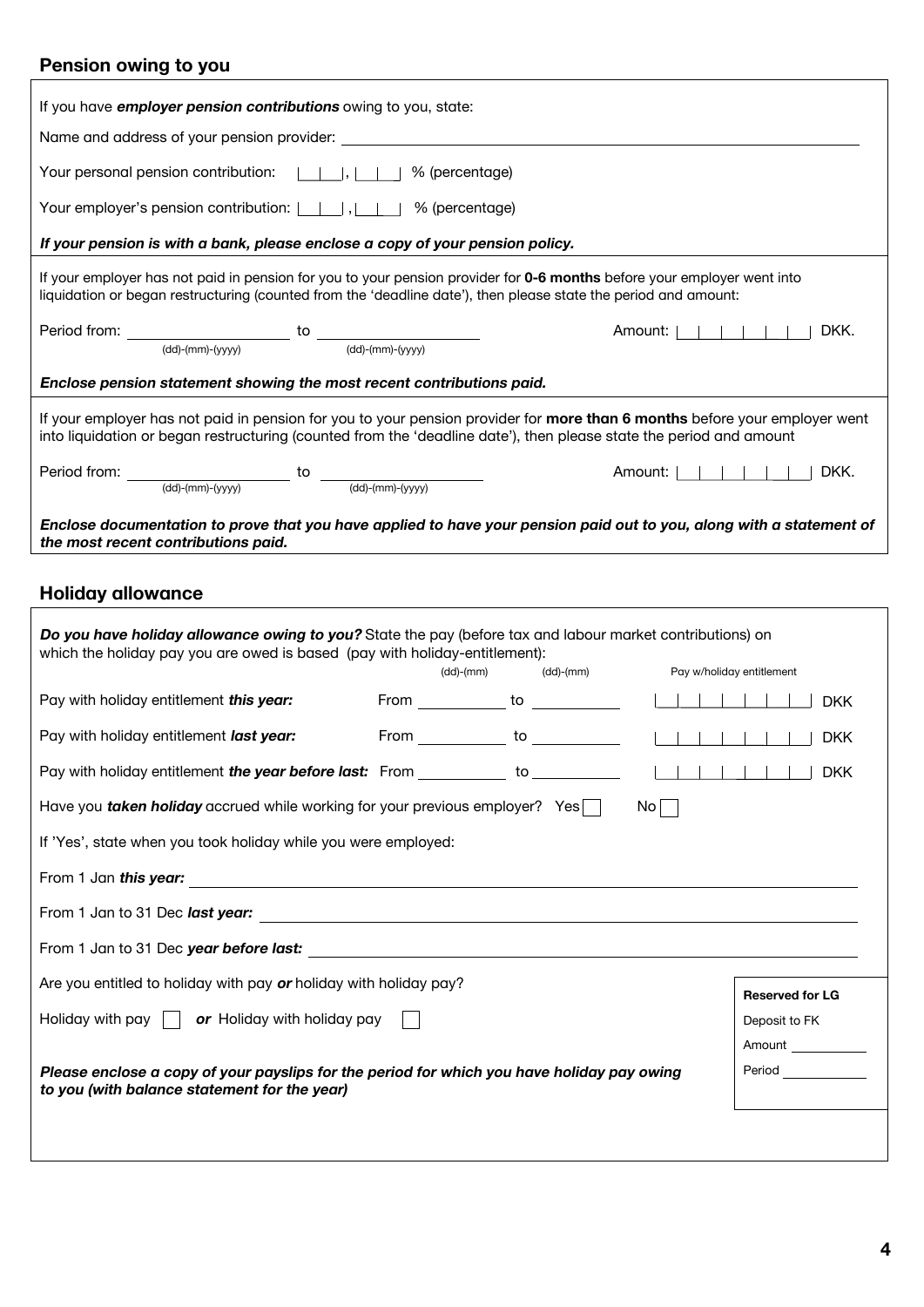### **Sunday and public/bank holiday payments and elective pay/holiday/pension remuneration (fritvalgsordning)**

| If you are owed pay for work on <b>Sundays and on public holidays (SH)</b> , please state SH rate: $\Box$ , $\Box$   % (percentage)       |
|-------------------------------------------------------------------------------------------------------------------------------------------|
| Current qualifying year:  <br>SH balance (on your latest payslip):  <br><b>DKK</b>                                                        |
| <b>DKK</b><br>Final qualifying year:<br>SH balance (on your last payslip of the year): [                                                  |
| If you are owed pay as <i>fritvalg</i> (elective pay/holiday/pension scheme), please state:                                               |
| Elective pay rate: $  \cdot   \cdot   \cdot  $ % (percentage)<br>Elective balance (on your last payslip):      <br><b>DKK</b>             |
| Please enclose copies of your payslips of this year as well as last year.                                                                 |
| <b>Additional holiday (feriefridage)</b>                                                                                                  |
| If you have earned additional holiday days, which you have not yet taken, please state how many days:<br>number of days                   |
| Additional days of holiday owing to you from this year:<br>State additional days of holiday in DKK:      <br>number of days               |
| Additional days of holiday owing to you from <i>last year</i> : $\Box$ State additional days of holiday in DKK: $\Box$                    |
| Enclose copy of your last payslip and your employment contract or collective agreement.                                                   |
| <b>Other claims</b>                                                                                                                       |
| Company car/company phone. If you had a company phone or company car during your employment, please state:                                |
| $(dd)-(mm)-(yyyy)$                                                                                                                        |
| $(dd)-(mm)-(yyyy)$<br>Monthly value of company car:<br><b>DKK</b>                                                                         |
| <b>Counterclaims.</b> If your employer has a counterclaim against you e.g. for goods purchases or home PC, please state the               |
|                                                                                                                                           |
| nature of the counterclaim:<br><b>DKK</b><br>Amount:<br><u> 1980 - Johann Stein, marwolaethau (b. 1980)</u>                               |
| Enclose copies of all agreements concluded with your employer.                                                                            |
| Severance pay. If you are entitled to severance pay, please state if this is pursuant to:                                                 |
| Section 2a of the Salaried Employees Act (disemployment after many years' service)                                                        |
| Section 2b of the Salaried Employees Act (wrongful dismissal) or $\Box$<br>Other severance pay                                            |
| If "Other severance pay", please state which: __________________________________<br><b>DKK</b><br>Amount:                                 |
| Enclose copy of documentation of your severance pay claim.                                                                                |
| Other income. If you have any overtime pay, pay supplement, commission, piecework surplus or bonus owing to you, please<br>state details: |
| Period from ___<br>to<br>$(dd)-(mm)-(yyyy)$<br>$(dd)-(mm)-(yyyy)$<br><b>DKK</b><br>Amount:                                                |
| Enclose copies of agreements on all your other sources of income or pay supplements.                                                      |
| Legal costs and interest charges. If you have other claims, legal costs or interest charges, please state details:                        |
| Legal costs:<br>Amount:<br><b>DKK</b>                                                                                                     |
| <b>DKK</b><br>Interest charges:<br>Amount:                                                                                                |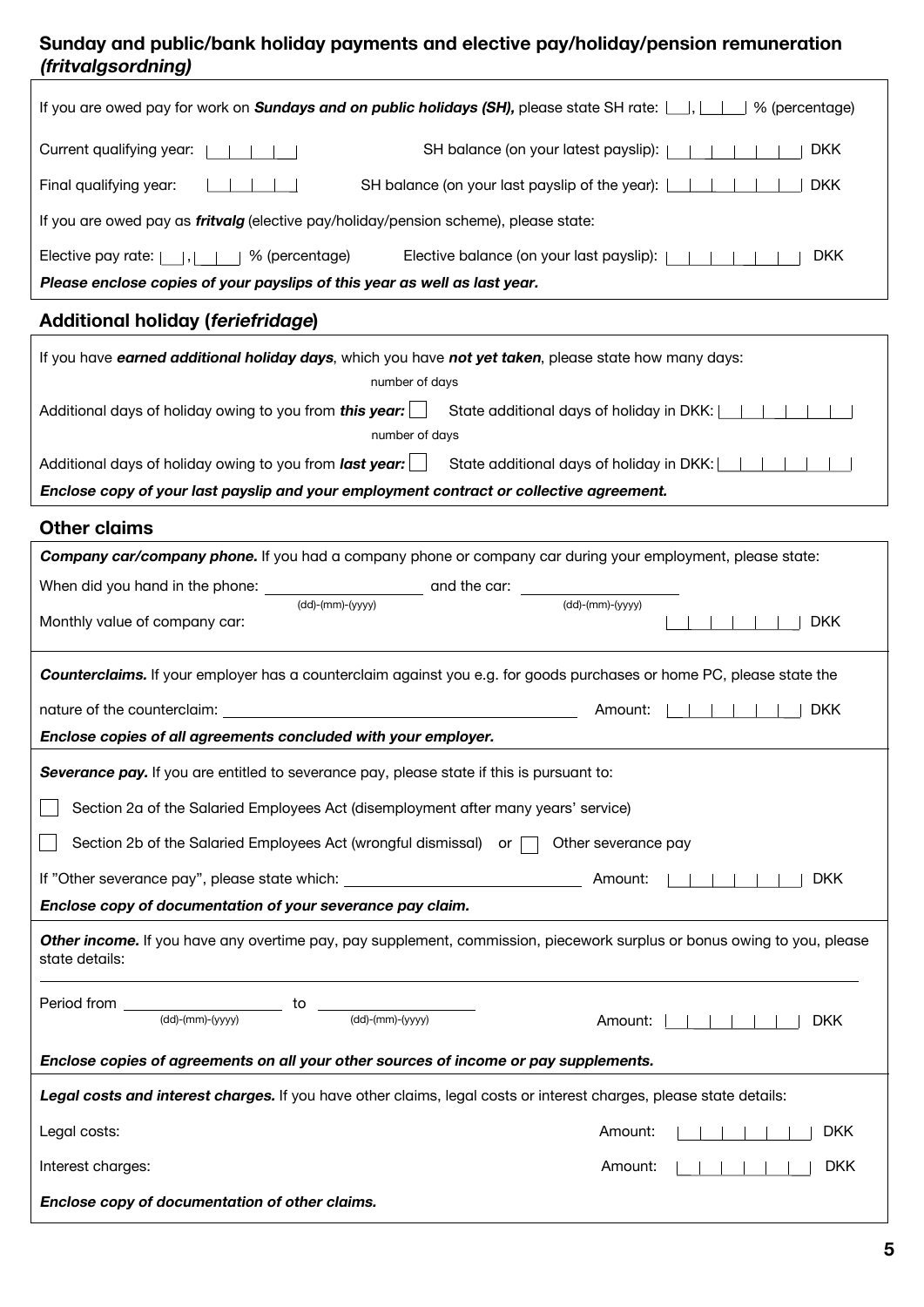# **How LG processes your personal data**

Here you can learn about what data LG processes, how the data is processed and what rights you have when we process cases and inquiries concerning:

- Salary for work performed
- Salary during the termination period
- Legal costs and interest
- Pension
- Holiday pay
- Allowance
- Outstanding holiday pay for the transition year
- Any other potential salary claims.

LG is responsible for the processing of the personal data that we have about you.

#### **Why LG is processing your personal data**

We process your personal data for the following purposes:

- To ensure that you get paid the claims you are entitled to for owed salary, compensation and payment in lieu of untaken days of holiday and for reporting owed holiday pay to Lønmodtagernes Feriemidler, etc. in the event of your employer's bankruptcy, shutdown and insolvency or death and insolvency or the employer's ongoing restructuring.
- To collect the unpaid claims from dissolved and/or solvent employers and/or their bankruptcy estates and in some situations the new employer when a company has been acquired by a public buyer or a private buyer covered by a public guarantee.
- To ensure that you get paid salary from your employer during the employer's restructuring when LG, upon being requested, provides loans to the employer to pay salaries.
- To support an effective, correct and uniform case processing by transferring certain data to a knowledge base database.
- To support an appropriate, effective and financially sound operation and to administer the scheme by transferring, storing and comparing certain information in a data warehouse and thereby ensure available and specified data about the operation and administration of the scheme.
- To train our employees and improve the customer experience (if you call us and accept that we can record the conversation).
- To test our systems in connection with development, optimisation of operations and, if relevant, fixing errors.

#### **What data do we process?**

We only collect information about you that we need to process your case.

We collect the following types of personal data about you:

#### *Common personal data*

- We receive civil registration numbers and other basic data from the Danish Civil Register.
- We receive information about income, etc. from the Danish Tax Agency.
- We receive information about account numbers/NemKonto from the Danish Agency for Digitisation.
- We receive information about your employment conditions from your employer.
- We receive information about employment conditions from the curator/bankruptcy estates/estate of a deceased person/restructuring agent.
- In some cases we receive information about payments from other guarantee schemes from foreign authorities.
- We receive information about owed holiday pay and holiday funds from holiday guarantee funds/holiday funds, FerieKonto and Lønmodtagernes Feriemidler.
- In special cases, we receive information about benefits that are relevant to the processing of your case from a municipality.

#### *Sensitive personal data*

- In special cases we receive health information that is relevant to the processing of your case from a municipality.
- We receive information about memberships in labour unions/unemployment insurance funds from labour unions and unemployment insurance funds.

#### *Convictions and violations of the law*

 In special cases, we receive information about convictions and violations of the law that are relevant to the processing of your case from the police.

#### **How do we process your personal data?**

We process your data on the basis of the Danish Act on the Employees' Guarantee Fund (bekendtgørelse af lov om Lønmodtagernes Garantifond).

LG can obtain and coordinate data for case processing and for checking payments, etc. This can be done with the help of Udbetaling Danmark – Public Benefits Administration on the basis of special provisions in the Danish Udbetaling Danmark Act and established guidelines, including those for erasure of data.

We may pass on information about you to other public authorities such as the Danish Tax Agency, Udbetaling Danmark – Public Benefits Administration or the police that pursuant to the law are entitled to receive the information or which LG works together with.

#### **Who do we pass on your personal data to?**

We can pass on information about you to others who are entitled to receive the information, such as authorities, institutions and relevant private companies (see below). We pass on the following types of personal data about you:

#### *Common personal data*

- We pass on information about payments, etc. to the Danish Tax Agency.
- We pass on information about payments and the reason for the payments to your employer.
- We pass on information about payments to foreign authorities.
- We pass on information about payments, etc. to curators/bankruptcy estates/estate of a deceased person/restructuring agents.
- We pass on information about payments and the related calculations to the entity acquiring a company.